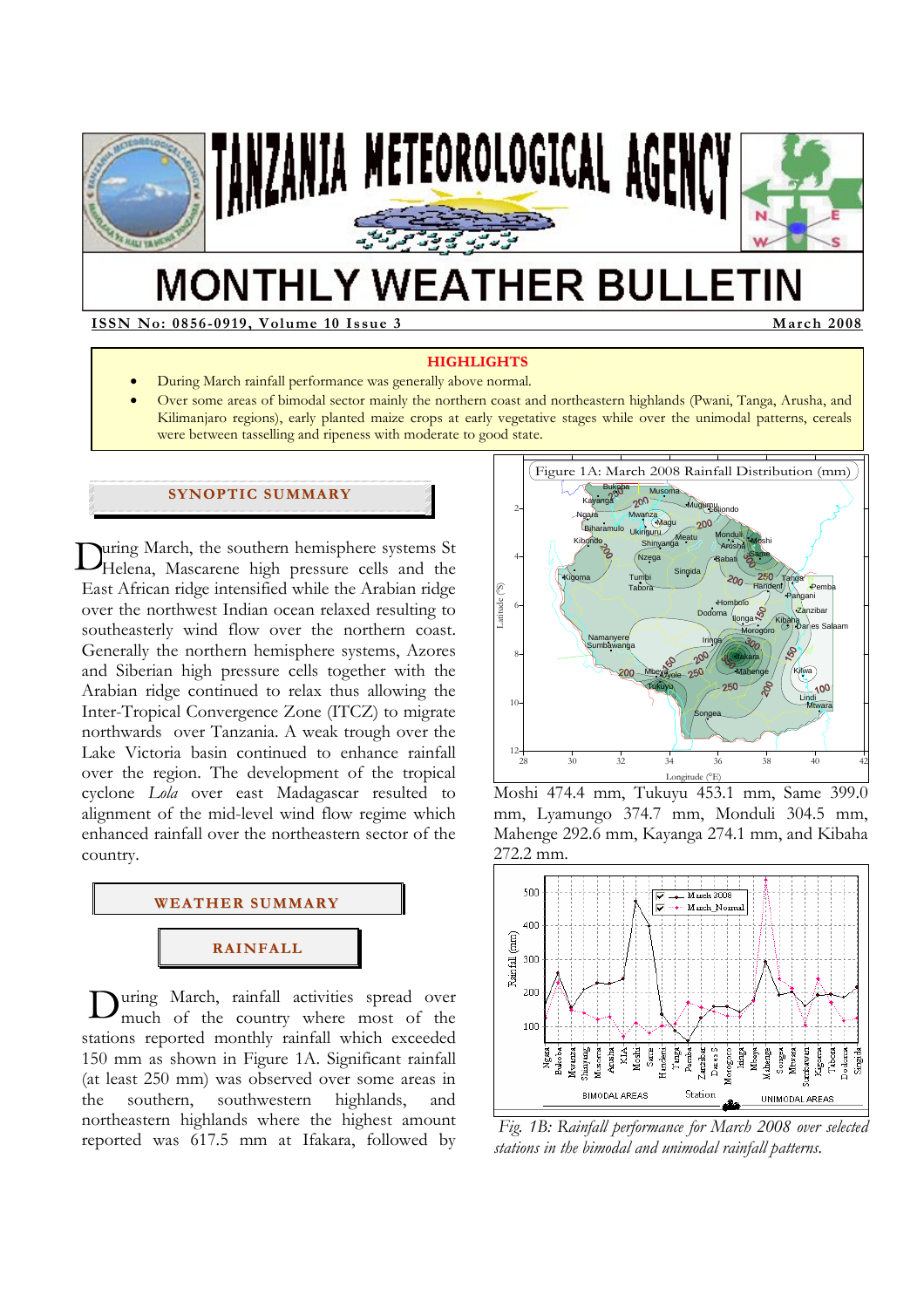#### **Volume 10, Issue 3 March 2008**

Overall rainfall performance was generally above normal as indicated in Figure 1B when cumulative rainfall for the 3 dekads of March was compared with cumulative long-term mean dekadal rainfall for the same period at each station. However Pemba Island reported far below normal rainfall as shown in Figure 1B.

## **MEAN AIR TEMPERATURE**

Temperatures were high during the month as indicated by the spatial mean maximum and indicated by the spatial mean maximum and minimum values in Figs. 2A and 2B respectively.



Temperatures were generally high during the first two dekads of the month but slightly decreased during the third dekad due to increased cloud cover and wet conditions. The mean maximum temperature ranged between just above 33 ºC and below 24 ºC as indicated in Figure 2A.

The highest mean maximum temperature recorded during the month was about 33.0 °C at Tanga and Dar es Salaam with both towns recording an absolute highest maximum of about 34.0 °C during the second dekad of the month. The **l**owest mean maximum temperature was about 24 °C over Mbeya and Sumbawanga in the southwestern highlands. The mean minimum air temperature ranged from just below 14 ºC to slightly above 24 ºC.

The lowest value of the mean minimum temperature was about 13.0 °C as observed at Sumbawanga station, while the highest value was about  $25.0 \text{ °C}$ recorded at Kilwa in the southern coast and over Island of Pemba as shown in Fig. 2B.



## **MEAN SUNSHINE HOURS**

S unshine hours across the country during March<br>indicate that the duration of mean bright sunshine indicate that the duration of mean bright sunshine hours ranged from about 6 hrs/day to above 8 hrs/day as shown in Figure 3.



Longer bright sunshine hours  $(> 8 \text{ hr/day})$  occurred over coastal belt including Islands Zanzibar and Pemba. Cloudy conditions over southern,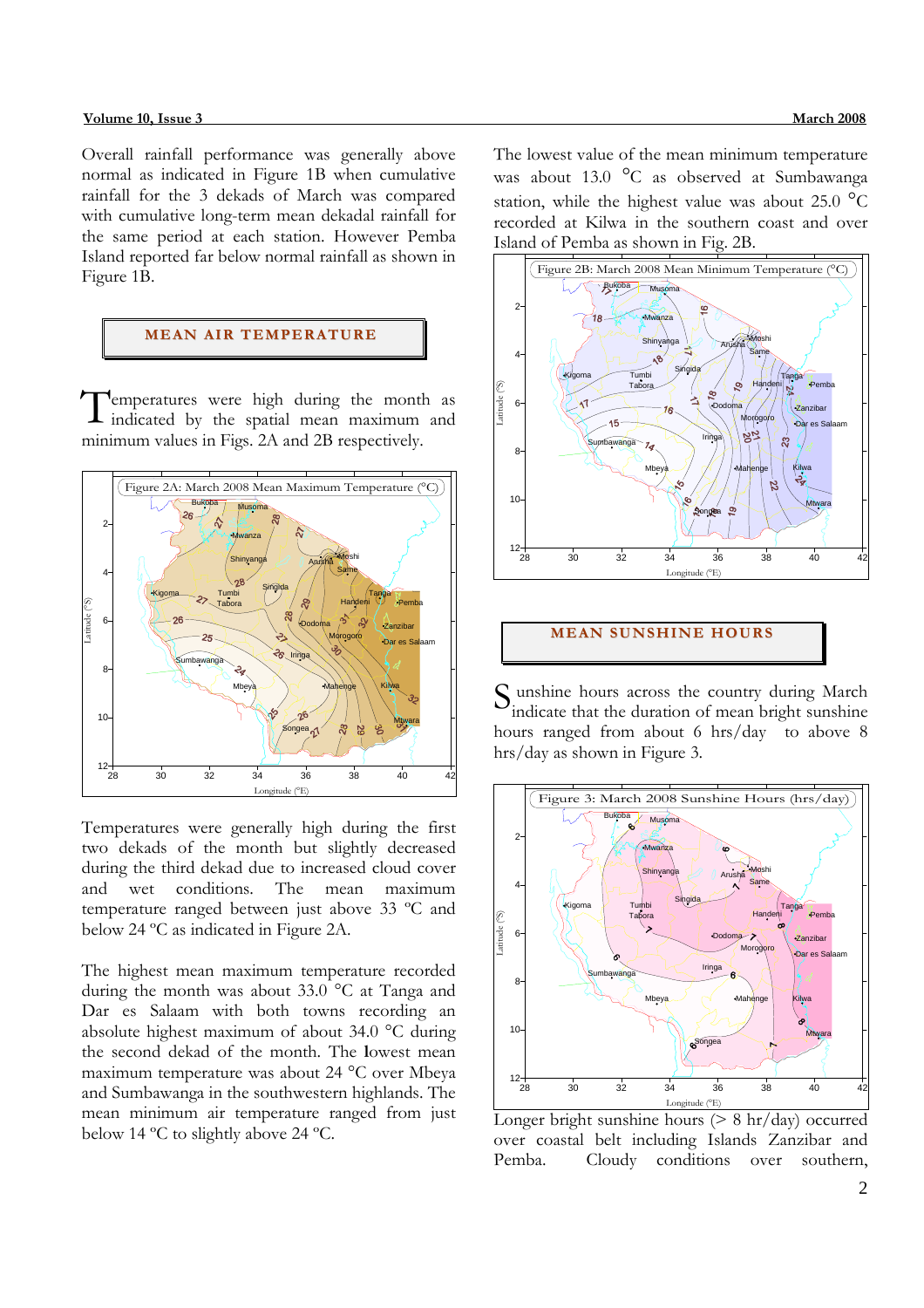southwestern highlands, western, northeastern highlands and western parts of Lake Victoria basin shortened bright sunshine durations to a less than 6 hrs/day in those regions.

# **MEAN WI ND SPEED**

uring the period mean wind speed across the During the period mean wind speed across the country ranged between about 3 to 8 km/hr as indicated in Figure 4. Some parts of northeastern highlands and Kilwa in the southern coast experienced windy conditions that exceeded 8 km/hr. Wind strength in March decreased slightly as compared to February. Calm conditions and low wind speeds of about 4 km/hr were recorded over most parts of Ruvuma, Iringa, and Morogoro region, together with some parts of Shinyanga, Tabora and Singida regions.



Decreased wind and wet conditions have decreased prospects for occurrences of dust devils, wind erosion, and higher evaporation rates.

# **SATELLITE I NFORMATION**

ean vegetation condition during the third Mean vegetation condition during the third<br>Melekad of March is indicated in Figure 5 in a NOAA satellite imagery, depicting the Normalized Difference Vegetation Index (NDVI). The vegetation condition across the country is generally good regardless a few pockets of poor condition

vegetation mainly over the lowlands of northeastern highlands in Arusha and Kilimanjaro regions where vegetation have not yet recovered besides improved soil moisture reported in those areas. Vegetation condition is likely to improve across the country as a result of increased soil moisture levels.



**Figure 5***: NOAA Satellite NDVI indicating the vegetation condition for the period of March 21-31, 2008.* 

**AGROMETEOROLOGICAL SUMMARY**

The month experienced adequate soil moisture supply; this improvement was observed over most parts of bimodal rainfall pattern with normal field activities such as planting and weeding being carried out as reported from several parts of northern coast (Pwani and Tanga regions), northeastern highlands (Arusha, Manyara and Kilimanjaro regions), and parts of Lake Victoria basin particularly Kagera region. Over Monduli, Loliondo and Magu districts in Arusha, Manyara and Mwanza regions respectively, maize, sorghum and paddy crops were between emergence and tasselling growth stages in good state except over Magu where crop condition was moderate following insufficient soil moisture. Remaining areas particularly over the unimodal patterns, cereals were between tasselling and ripeness with moderate to good state. However, over some areas of Ifakara excessive soil moisture supply is likely to slowdown crop growth and development. The second planted beans crop was at early vegetative growth stage over T